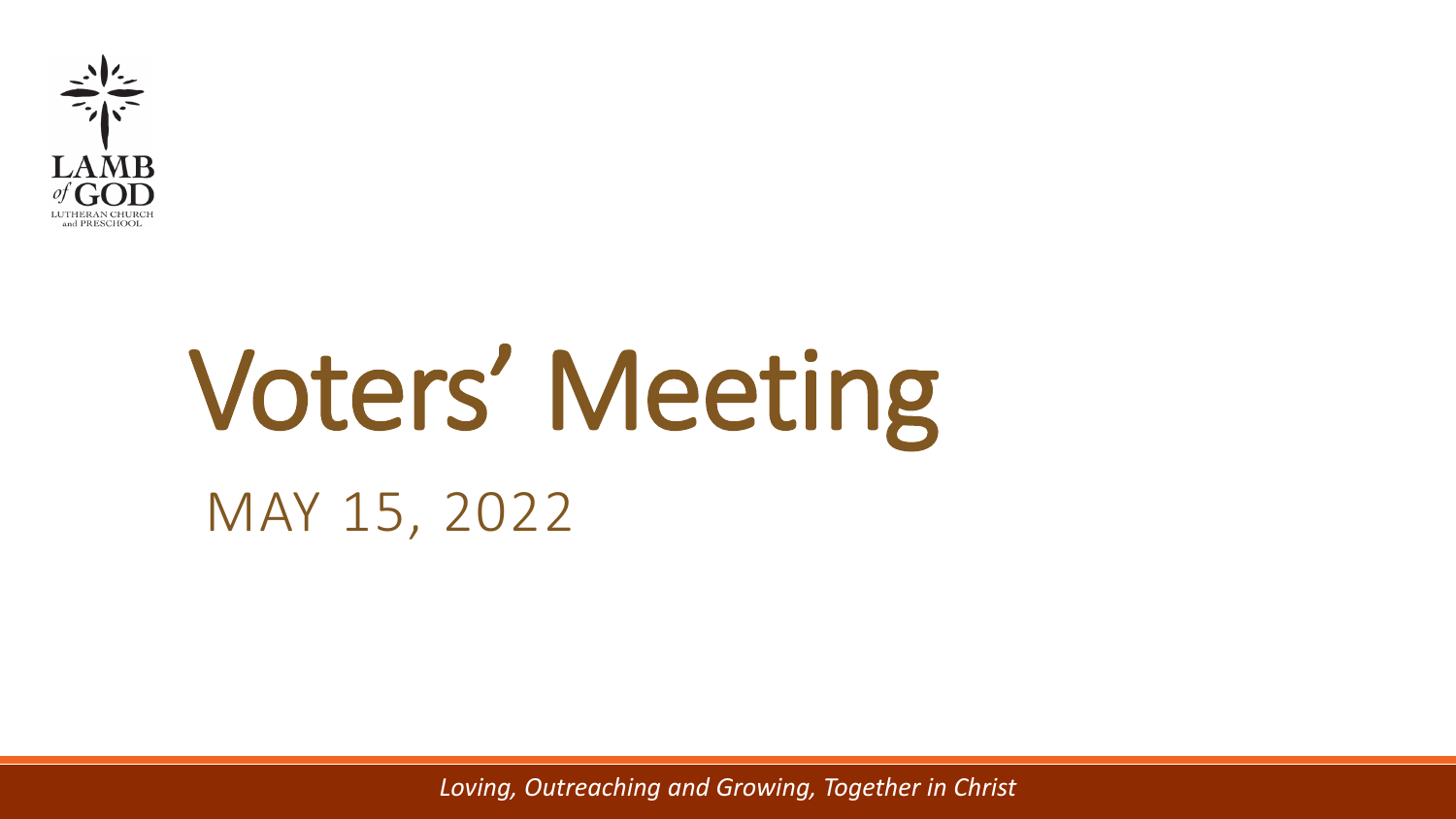

## Agenda

Call Meeting to Order The Call Meeting to Order Mike Van Strien Devotion/Opening Prayer Mike Van Strien Review/Approve Previous Meeting Minutes Kelly Laskowski **Discussion**

- 2021-2022 Financial Update Tony Moses
- Mission and Ministry Plan Miller Mike Van Strien
- Youth Call Committee Update **Rick Pfeil**

#### **Voting Items**

- Ratification of New Members Mike Van Strien
- **2022-2023 Budget Approval Communist Convention Convention** Mike Van Strien
- **ECM Building Improvement** The Mike Van Strien
- **Election of President** Mike Van Strien
- **Adjourn/Closing Prayer Mike Van Strien**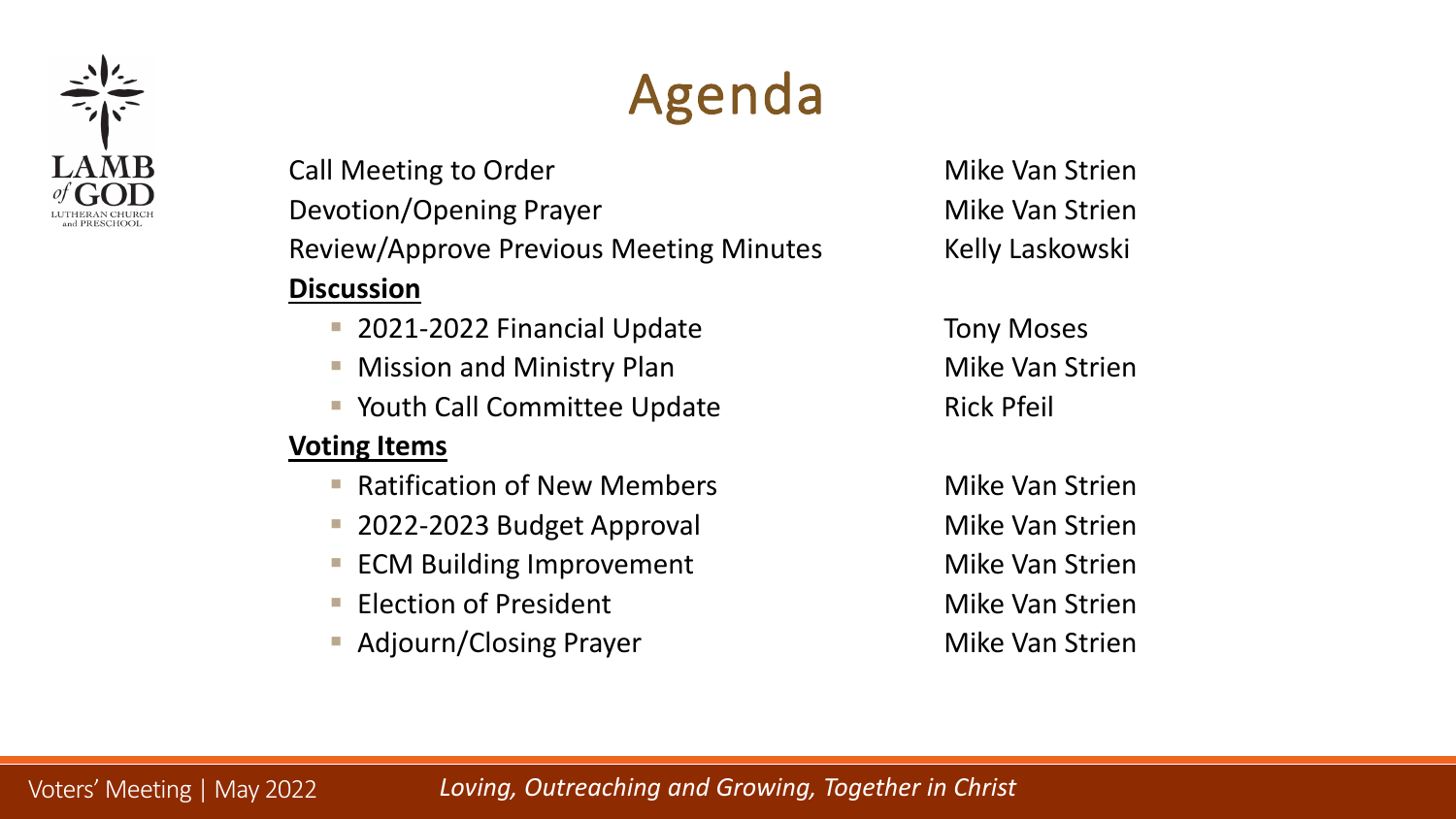

# Devotion / Opening Prayer Mike Van Strien

Voters' Meeting | May 2022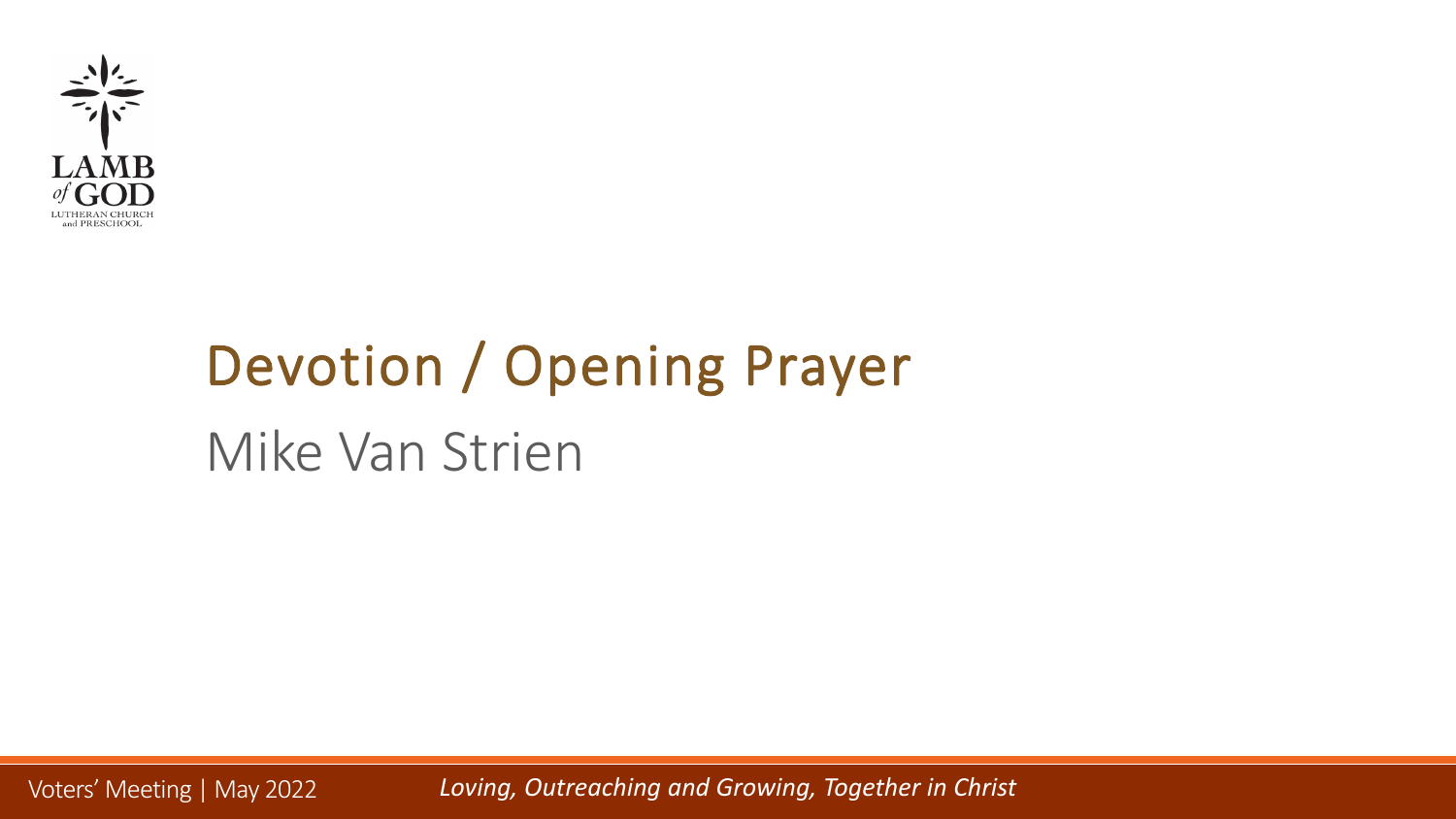

# Review/Approve Previous Meeting Minutes Kelly Laskowski

### Recommendation

Motion to approve 2021 November Meeting Minutes

Voters' Meeting | May 2022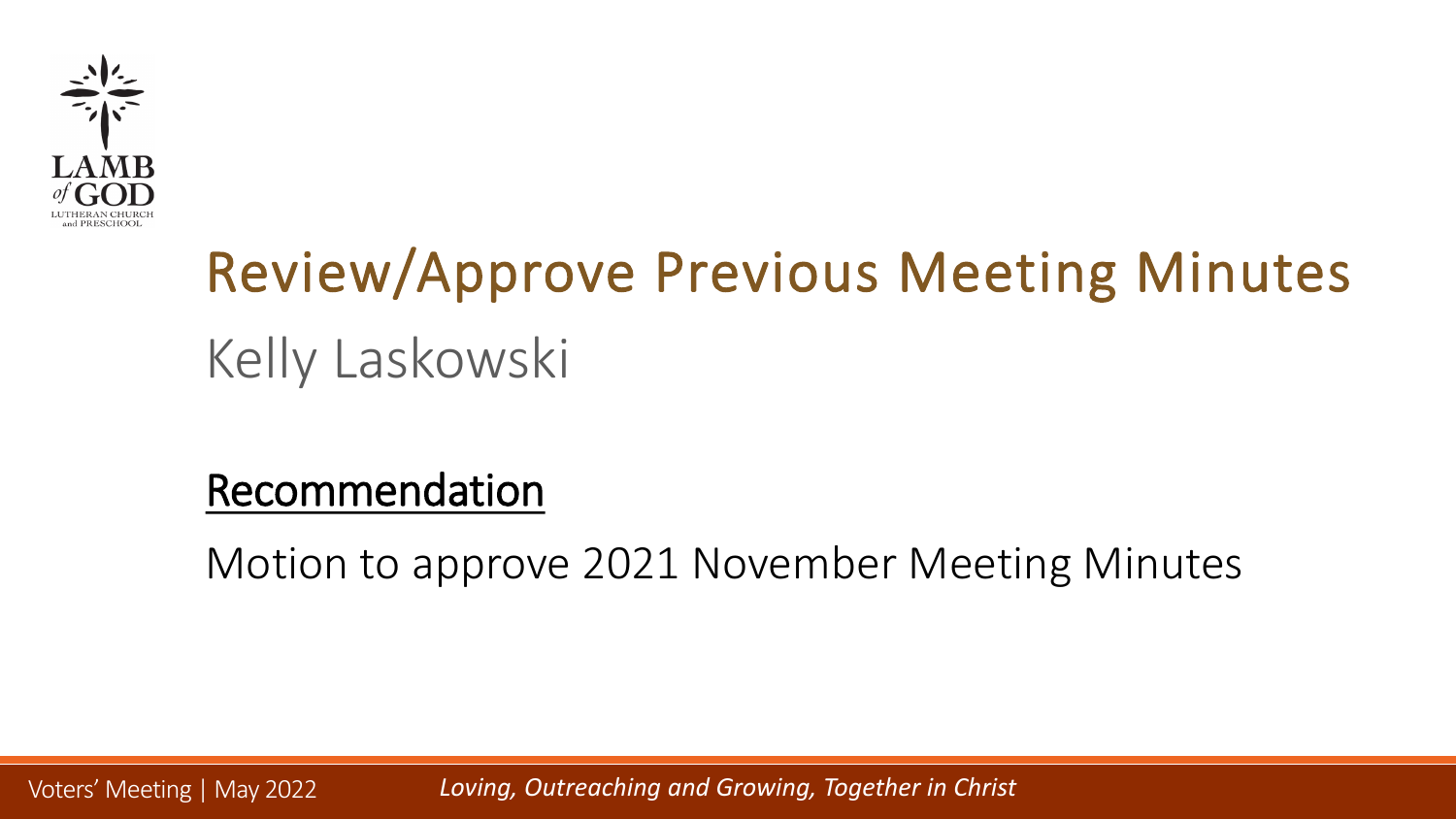

### 2021-2022

Financial Update

### Tony Moses

### Expense Statement

|                                            | Jul 21 Mar |                   | \$ Over       | Annual        |
|--------------------------------------------|------------|-------------------|---------------|---------------|
|                                            | 22         | <b>YTD Budget</b> | <b>Budget</b> | <b>Budget</b> |
| Income                                     |            |                   |               |               |
| 4000 - CHURCH INCOME                       |            |                   |               |               |
| Total 4010 · Contributions Income          | 977.340    | 904.525           | 72,815        | 1,237,647     |
| Total 4020 · Designated Expense Reduction  | 2,745      | 1,000             | 1,745         | 8,500         |
| Total 4030 · Miscellaneous Income          | 2,817      | 700               | 2,117         | 700           |
| 4040 Contingency Allocation                |            |                   |               | 30,000        |
| Total 4000 · CHURCH INCOME                 | 982,903    | 906,225           | 76.678        | 1,276,847     |
| Total 4500 · ECM INCOME                    | 279,540    | 247,200           | 32,340        | 307,200       |
| <b>Total Income</b>                        | 1,262,443  | 1,153,425         | 109,018       | 1,584,047     |
| 5000 - CHURCH EXPENSES                     |            |                   |               |               |
| Total 50 · SALARY/BENEFITS                 | 574,898    | 582,969           | (8,070)       | 758,837       |
| Total 51 - BENEFITS/PAYROLL TAXES          | 171,242    | 176,376           | (5.134)       | 236,950       |
| Total 52 · ALLOWANCES                      | 1,130      | 3,075             | (1, 945)      | 4,100         |
| Total 53 - CONFERENCES/CONT ED/INTERNSHIPS | 820        | 7,000             | (6, 180)      | 8,500         |
| Total 54 · CONTRACTORS                     | 31,024     | 37,350            | (6, 326)      | 49,750        |
| Total 55 - PASTORAL MINISTRY               | 3.238      | 4.684             | (1, 447)      | 5.800         |
| Total 56 - MUSIC MINISTRY                  | 4.799      | 5,487             | (689)         | 7,950         |
| Total 67 · MULTI-MEDIA MINISTRY            | 194        | 563               | (369)         | 750           |
| Total 57 - ELDER MINISTRY                  | 444        | 575               | (131)         | 1,375         |
| Total 68 - CARE MINISTRY                   | 1.320      | 1,650             | (329)         | 2,200         |
| Total 58 - OUTREACH MINISTRY               | 92,158     | 94,018            | (1, 860)      | 125,357       |
| Total 59 - EDUCATION MINISTRY              | 198        | 150               | 48            | 200           |
| Total 60 · EARLY CHILDHOOD MINISTRY        | 13,361     | 13,841            | (481)         | 16,200        |
| Total 61 · CHILDREN'S MINISTRY             | 2.898      | 6,162             | (3,265)       | 13,850        |
| Total 62 · YOUTH MINISTRY                  | 795        | 3,625             | (2,830)       | 4,100         |
| Total 63 - FELLOWSHIP MINISTRY             | 1,542      | 3,000             | (1, 458)      | 4,000         |
| Total 64 · SERVANTHOOD MINISTRY            | 816        | 1.338             | (521)         | 1,650         |
| <b>65 - FACILITIES/FINANCE MINISTRIES</b>  |            |                   |               |               |
| Total 650 · ADMINISTRATIVE                 | 16,583     | 21,450            | (4, 867)      | 28,600        |
| Total 651 - IT SUPPORT & EQUIPMENT         | 24,104     | 27,977            | (3, 873)      | 37,000        |
| Total 652 INSURANCE & MAINTENANCE          | 62,060     | 72,150            | (10, 091)     | 83,000        |
| Total 653 - ANNUAL BUILDING EXPENSES       | 6,123      | 11,200            | (5,077)       | 11,600        |
| Total 654 · UTILITIES                      | 49.926     | 51,800            | (1, 874)      | 73,900        |
| Total 655 MAJOR/MINOR EXPENDITURES         |            | 3,750             | (3,750)       | 5,000         |
| Total 656 - LOANS & INTEREST               | 77,362     | 77,362            | ÷.            | 102,178       |
| Total 65 - FACILITIES/FINANCE MINISTRIES   | 236,157    | 265,689           | (29, 532)     | 341,278       |
| Total 66 · CMC MINISTRY                    | 1,160      | 1,200             | (40)          | 1,200         |
| <b>Total Expense</b>                       | 1.138.194  | 1.208.752         | (70, 558)     | 1.584.047     |
| Net Income                                 | 124,249    | (55, 327)         | 179,576       |               |

Voters' Meeting | May 2022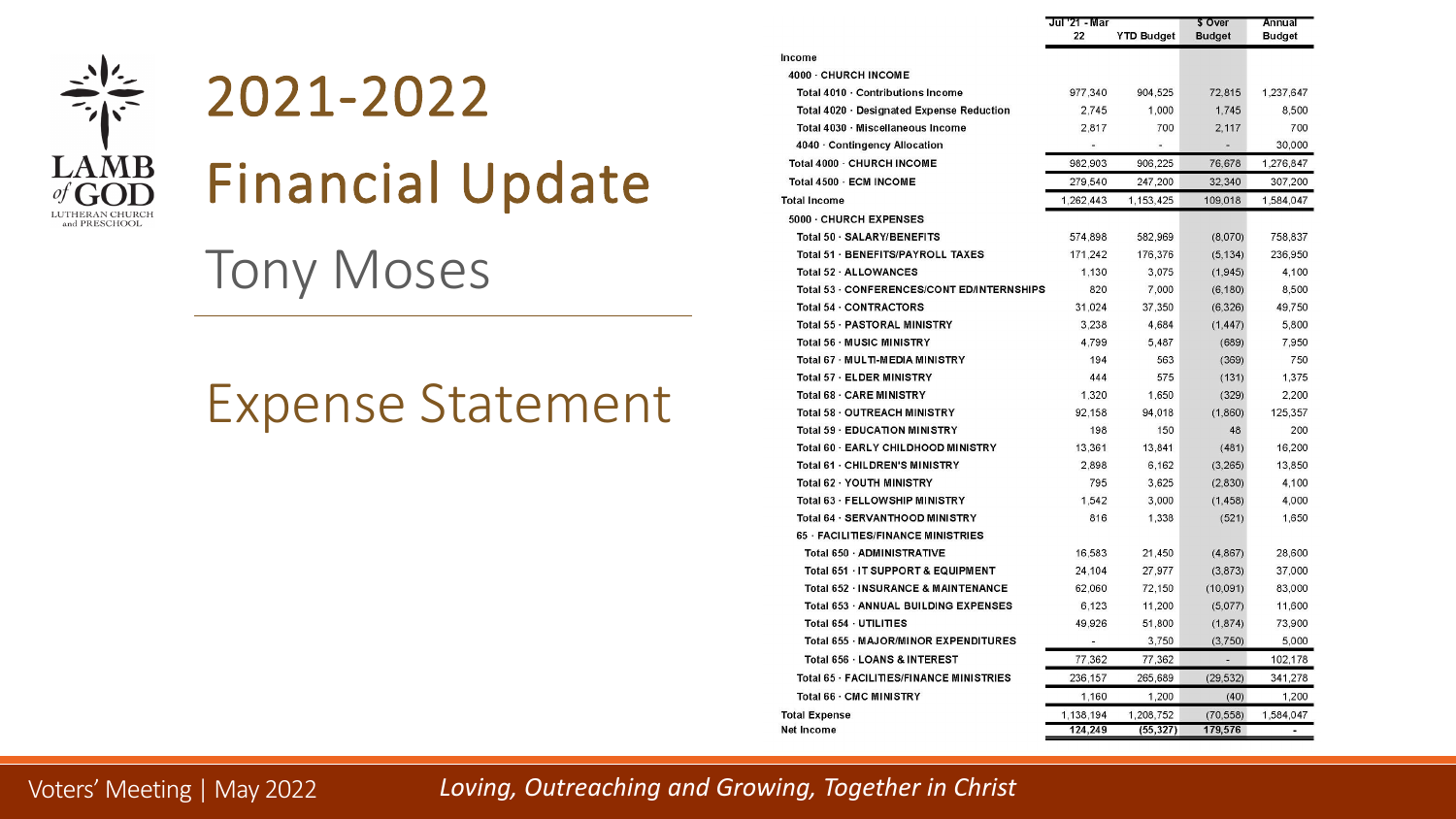

### 2021-2022



### Financial Update

### Tony Moses

### Balance Sheet

#### **Lamb of God Lutheran Church Statement of Financial Position** As of March 31, 2022

 $(000s)$ 

| <b>Assets</b>                                    |             |
|--------------------------------------------------|-------------|
| <b>Cash and Equivalents</b>                      | 400         |
| Investments                                      | 773         |
| <b>Facilities</b>                                |             |
| <b>Buildings, Furniture and Fixtures</b>         | 4,812       |
| Land                                             | 542         |
| Piano and Pipe Organ                             | 1,043       |
| <b>Accumulated Depreciation</b>                  | (2,056)     |
| <b>Net Facilities</b>                            | 4,341       |
| <b>Total Assets</b>                              | \$<br>5,514 |
|                                                  |             |
| <b>Liabilities and Net Assets</b><br>Liabilities |             |
| <b>Other Liabilities</b>                         | 3           |
| Mortgage                                         | 1,458       |
| <b>Total Liabilities</b>                         | 1,461       |
| <b>Net Assets</b>                                |             |
| <b>Permanently Restricted</b>                    | 5           |
| <b>Temporarily Restricted</b>                    | 400         |
| Unrestricted                                     |             |
| <b>Facilities</b>                                | 2.883       |
| Operations                                       | 765         |
| <b>Unrestricted Total</b>                        | 3,648       |
| <b>Total Net Assets</b>                          | 4,053       |
| <b>Total Liabilities and Net Assets</b>          | \$<br>5,514 |

Voters' Meeting | May 2022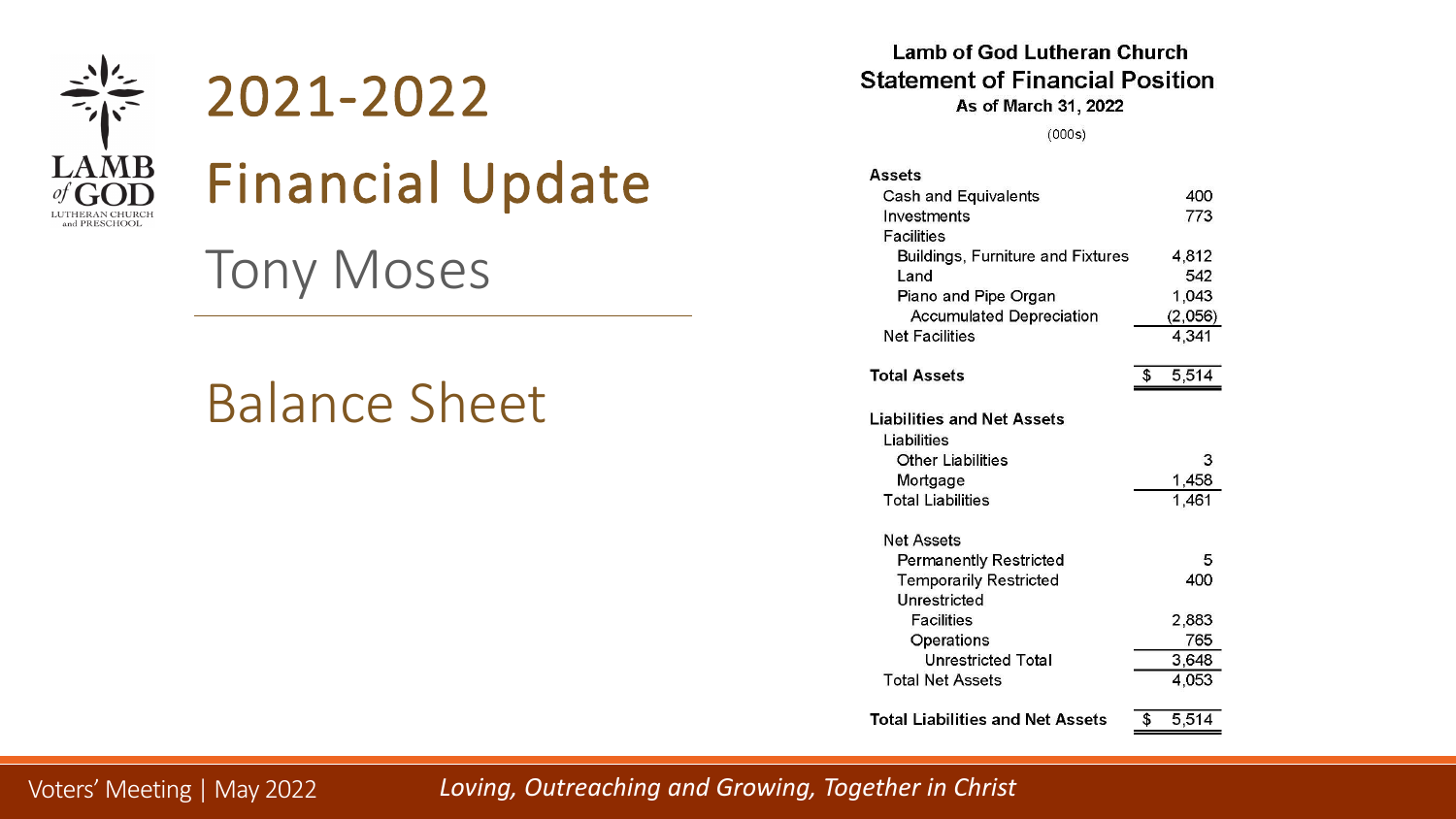

## Mission and Ministry Plan

### Mike Van Strien

#### Pastoral Ministry Plan - 2022

**IrelConnect** "I am the Vine, you are the branches. If you remain in Me and I in you, you will bear much fruit. Apart from Me you can do nothing." John 15:5

#### **Congregation Goals**

- LOG Family participates in one ministry "What is Your +1?"
- Encourage Bible study participation  $-$  "Be in the Word"
- Extend an Invitation to others to Worship with us "Bring a Friend"

#### **CMC Ministry Goals**

- In what ways can CMC Encourage People Back to Church
- Volunteerism Actively Direct Ask
- Form Call Committee to Begin search for Youth Director to add to Ministry Team

#### **Pastoral Ministry Goals**

- Continued Academic and Pastoral Mentoring of Pastor Payne in 2022
- Increase number of Adult Sunday Bible Classes/Teachers
- Expand the number of Small Groups
- Promote Launch of Connect Portal for Member Connections
- Implement Spiritual Gifts Inventory from Barna
- **Reimplement Stephen Ministry**
- **Reimplement Marriage Mentors**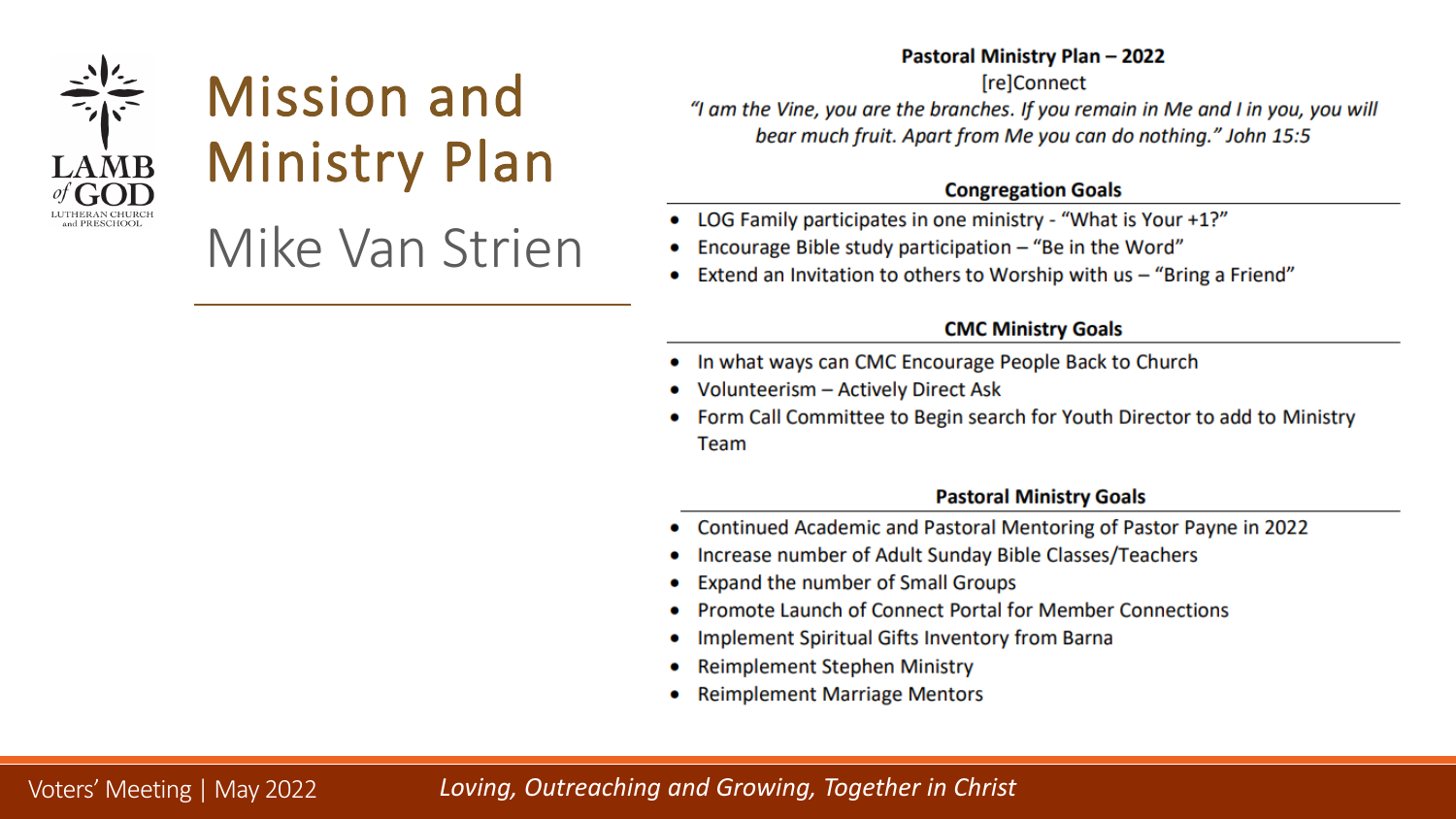

## Youth Call Committee Update Rick Pfeil

Voters' Meeting | May 2022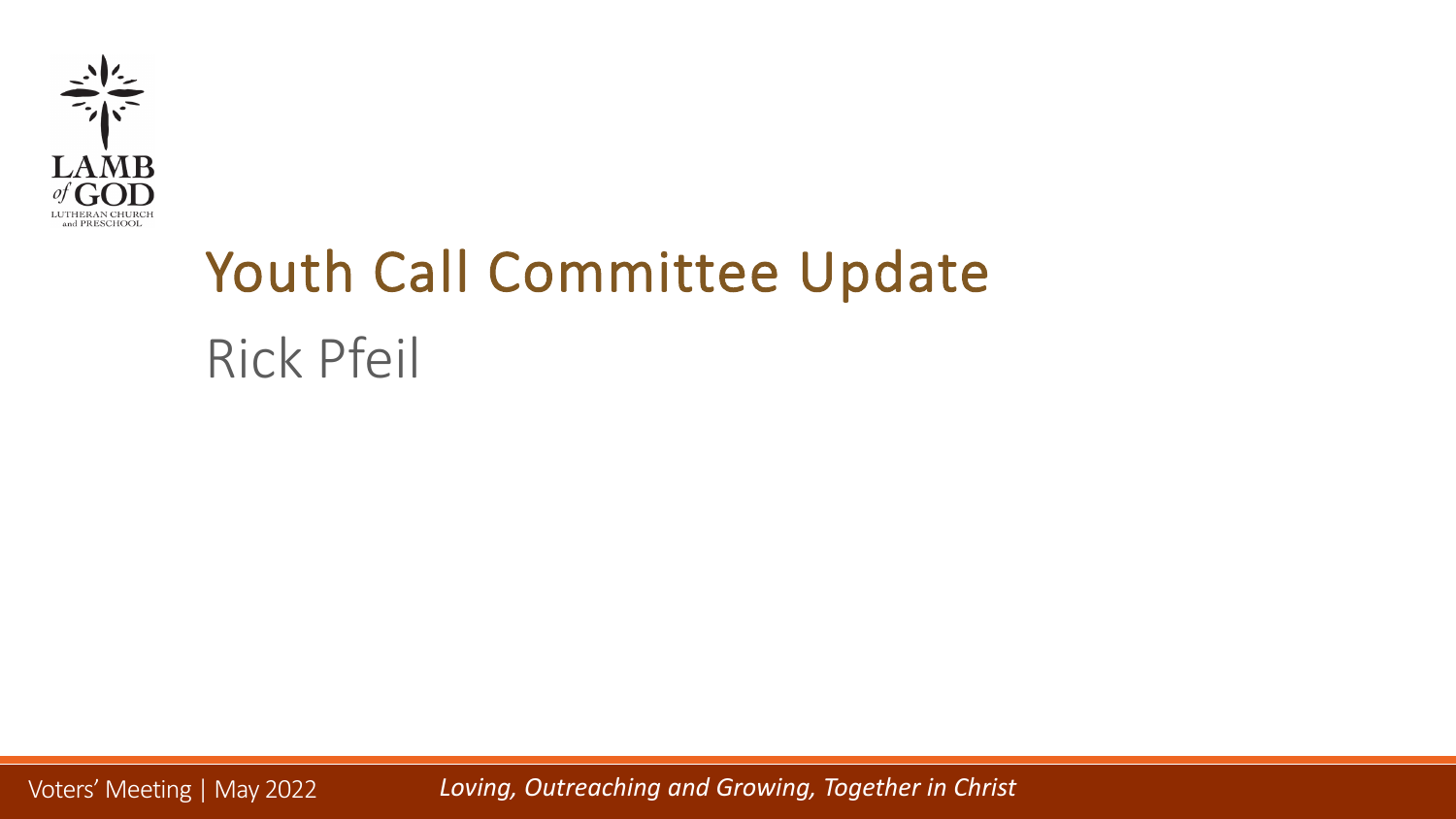

## Ratification of New Members

Mike Van Strien

#### Recommendation

Motion to ratify and record the following people into membership at Lamb of God Lutheran Church in Flower Mound, TX

| December 2021:                            | January 2022:                                             |
|-------------------------------------------|-----------------------------------------------------------|
| David & Kathryn Cells, Will & Jon         | Gary & Jeanie Boren                                       |
| Michael & Emily Higgins, Paige            | Greg & Gabrielle Fratantoni, Bennett, Shepherd & Hathaway |
| Courtney & Brittany Karner, Myles & Molly | Jeff & Marti Gappinger                                    |
| Wanda Oden                                | Sean & Susan Johnson                                      |
| Patti & Kenny Schmidt                     | Mannye Lovell, Annette                                    |
| Mark & Amy Severson, Sadie & Anders       | Josh & Sinikka Marten                                     |
|                                           | Jeff & Laura McCutchen, Natalie, Avery & Kelsey           |
|                                           | Calvin & Patricia Schroeder                               |

Chris & Dana Stoke, Rebecca, Clayton, Philip & Peter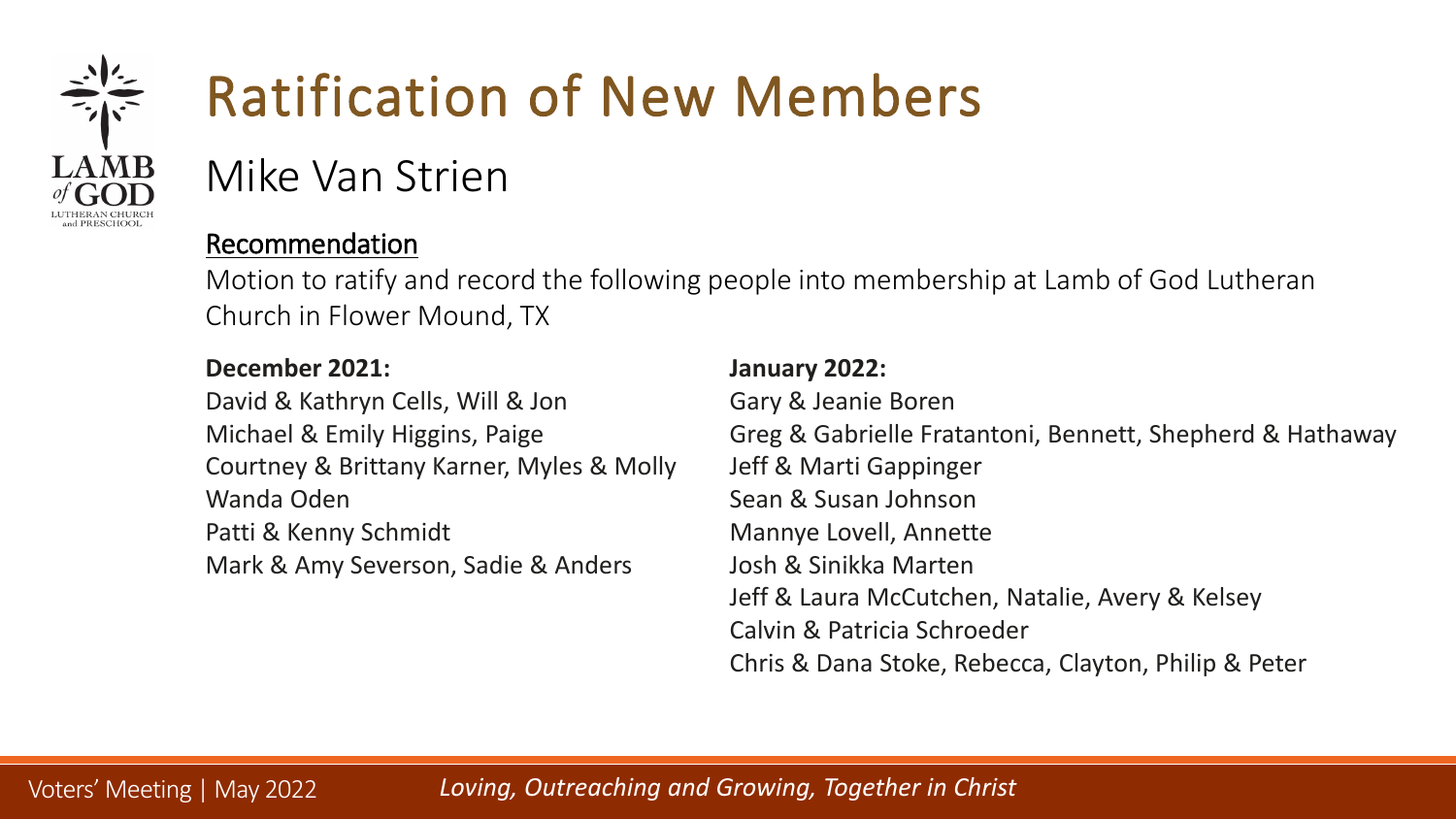

### 2022-2023

## Proposed Budget

### Tony Moses

|                                                |                | <b>YTD</b>        |                |                | Variance Variance |                |             |
|------------------------------------------------|----------------|-------------------|----------------|----------------|-------------------|----------------|-------------|
|                                                | <b>Budget</b>  | Variance Forecast |                | <b>Budget</b>  | Forecast          | <b>Budget</b>  | <b>Note</b> |
| Income                                         |                |                   |                |                |                   |                |             |
| 4000 - CHURCH INCOME                           |                |                   |                |                |                   |                |             |
| Total 4010 · Contributions Income              | 1,238          | 73                | 1,310          | 1,345          | 35                | 107            | A           |
| Total 4020 · Designated Expense Reduction      | 9              | $\overline{2}$    | 10             | $\overline{9}$ | (1)               | $\mathbf 0$    |             |
| Total 4030 Miscellaneous Income                | $\mathbf{1}$   | 2                 | 3              | 16             | 13                | 15             | в           |
| 4040 · Contingency Allocation                  | 30             | $\mathbf 0$       | 30             | $\mathbf 0$    | (30)              | (30)           | c           |
| Total 4000 - CHURCH INCOME                     | 1,277          | 77                | 1,354          | 1,369          | 15                | 92             |             |
| Total 4500 · ECM INCOME                        | 307            | 32                | 340            | 383            | 43                | 76             | D           |
| <b>Total Income</b>                            | 1,584          | 109               | 1.693          | 1,752          | 59                | 168            |             |
| <b>Expense</b>                                 |                |                   |                |                |                   |                |             |
| Total 50 · SALARY/BENEFITS                     | 759            | (8)               | 751            | 840            | 89                | 81             | D, E        |
| Total 51 · BENEFITS/PAYROLL TAXES              | 237            | (5)               | 232            | 285            | 53                | 48             | D, E, F     |
| Total 52 · ALLOWANCES                          | $\overline{4}$ | (2)               | $\overline{2}$ | $\overline{4}$ | $\overline{2}$    | $\mathbf 0$    |             |
| Total 53 - CONFERENCES/CONT ED/INTERNSHIPS     | 9              | (6)               | $\overline{2}$ | 12             | 10                | 3              |             |
| Total 54 · CONTRACTORS                         | 50             | (6)               | 43             | 69             | 26                | 19             | G           |
| Total 55 - PASTORAL MINISTRY                   | 6              | (1)               | 4              | 6              | $\overline{2}$    | $\mathbf 0$    |             |
| Total 56 - MUSIC MINISTRY                      | 8              | (1)               | 7              | 8              | $\mathbf{1}$      | 0              |             |
| Total 67 MULTI-MEDIA MINISTRY                  |                |                   |                |                |                   |                |             |
| Total 57 · ELDER MINISTRY                      | 1              | $\mathbf 0$       | $\mathbf{1}$   | $\overline{2}$ | $\mathbf{1}$      | $\mathbf{1}$   |             |
| Total 68 - CARE MINISTRY                       | $\overline{2}$ | $\mathbf 0$       | $\overline{2}$ | $\overline{2}$ | 0                 | 0              |             |
| Total 58 - OUTREACH MINISTRY                   | 125            | (2)               | 123            | 136            | 13                | 11             | н           |
| <b>Total 59 - EDUCATION MINISTRY</b>           | $\Omega$       | 0                 | 0              | $\mathbf 0$    | $\Omega$          | 0              |             |
| Total 60 - EARLY CHILDHOOD MINISTRY            | 16             | $\mathbf{0}$      | 16             | 17             | $\mathbf{1}$      | $\mathbf{1}$   |             |
| Total 61 - CHILDREN'S MINISTRY                 | 14             | (3)               | 11             | 14             | 3                 | 0              |             |
| <b>Total 62 YOUTH MINISTRY</b>                 | 4              | (3)               | 1              | $\overline{4}$ | 3                 | 0              |             |
| Total 63 - FELLOWSHIP MINISTRY                 | 4              | (1)               | 3              | $\overline{4}$ | $\mathbf{1}$      | 0              |             |
| Total 64 · SERVANTHOOD MINISTRY                | $\overline{2}$ | (1)               | 1              | $\overline{2}$ | $\mathbf{1}$      | 0              |             |
| <b>65 FACILITIES/FINANCE MINISTRIES</b>        |                |                   |                |                |                   |                |             |
| Total 650 · ADMINISTRATIVE                     | 29             | (5)               | 24             | 26             | $\overline{2}$    | (3)            |             |
| Total 651 · IT SUPPORT & EQUIPMENT             | 37             | (4)               | 33             | 43             | 10                | 6              | T           |
| <b>Total 652 - INSURANCE &amp; MAINTENANCE</b> | 83             | (10)              | 73             | 87             | 14                | $\overline{4}$ | J           |
| Total 653 · ANNUAL BUILDING EXPENSES           | 12             | (5)               | $\overline{7}$ | 12             | 5                 | 0              |             |
| Total 654 · UTILITIES                          | 74             | (2)               | 72             | 75             | 3                 | $\mathbf{1}$   |             |
| Total 655 · MAJOR/MINOR EXPENDITURES           | 5              | (4)               | 1              | 5              | $\overline{4}$    | $\mathbf 0$    |             |
| Total 656 · LOANS & INTEREST                   | 102            | $\mathbf 0$       | 102            | 99             | (3)               | (3)            |             |
| Total 65 - FACILITIES/FINANCE MINISTRIES       | 341            | (30)              | 312            | 346            | 34                | 5              |             |
| Total 66 CMC MINISTRY                          | $\mathbf{1}$   | $\mathbf 0$       | $\mathbf{1}$   | $\mathbf{1}$   | 0                 | 0              |             |
| <b>Total Expense</b>                           | 1.584          | (71)              | 1.513          | 1,752          | 239               | 168            |             |
| Net Income                                     | $\bf{0}$       | 180               | 180            | $\Omega$       | (180)             | 0              |             |
|                                                |                |                   |                |                |                   |                |             |

June 23

June 22

Voters' Meeting | May 2022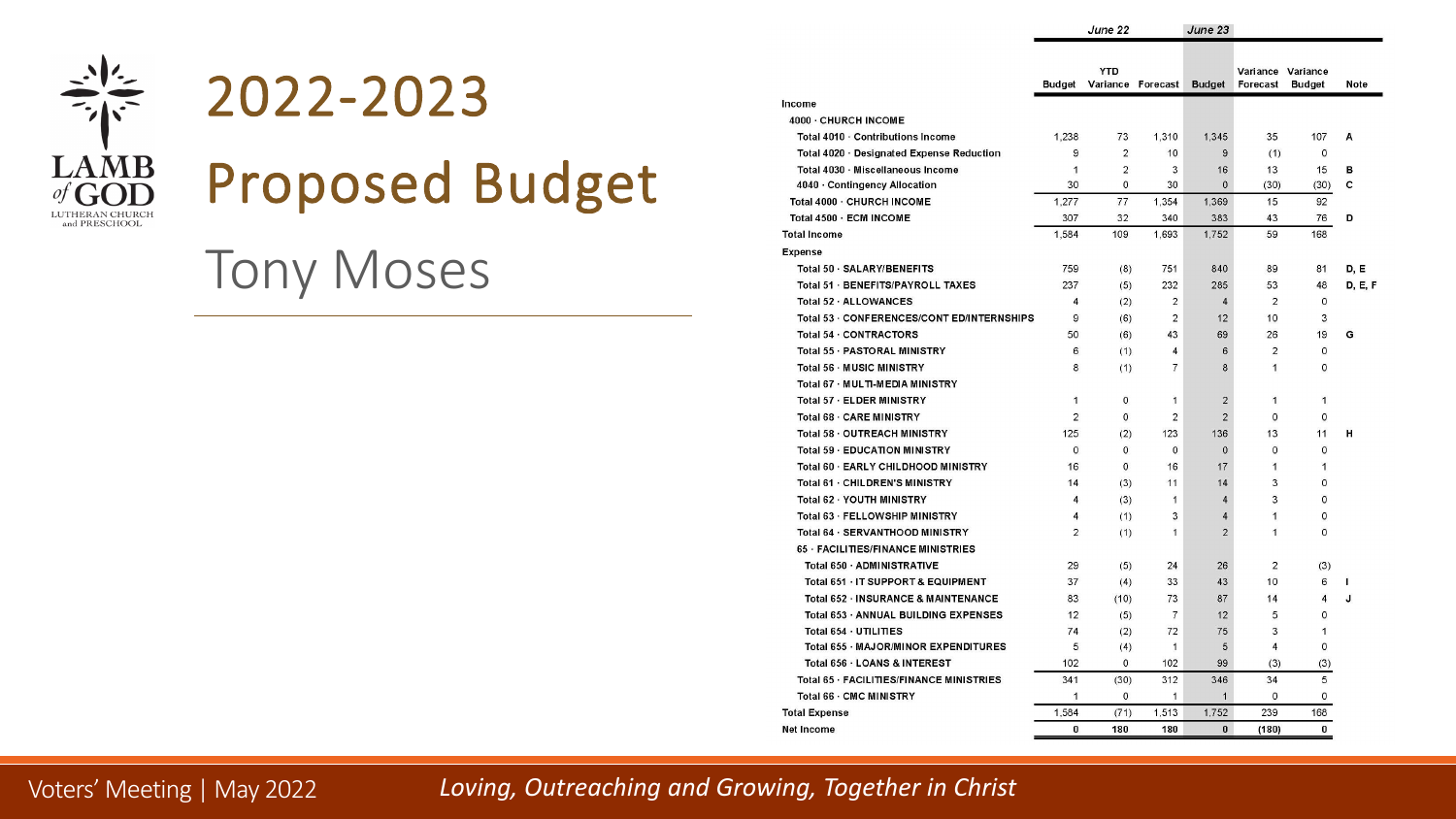

Voters' Meeting | May 2022

## 2022-2023 Proposed Budget | Notes

Tony Moses

- A Anticipating continued generosity and some disproportionate giving to the general fund as debt reduction campaign is ending in 2022. 2.6% increase over Forecast
- B Interest income from savings at Texas District Church Extension Fund
- C Contingency allocation is not projected in 2023. If actual contributions or expenses are not in line with budget, the Board of Trustees will utilize Unrestricted Net Assets
- D Registration of approximately 125 students and Tuition of approximately 100 students collectively would increase income by 76 offset by wage increase of 15 and additional teachers of 34 if enrollment warrants resulting in net reduction in subsidization of 27
- E Increases of 60 for ½-year Salary, Benefits and Taxes for Youth Minister along with incremental raises for Staff
- F Increase of 20 for dependent care elections and a 10% projected increase in costs over prior year
- G Increase to include Christmas, Easter, Reformation, Palm Sunday Musicians, and Subs for Praise Band of 8; currently funded through direct contributions; Increase cost of Custodial Staff of 11
- H Increase in Missions to correspond with increase in contributions
- I Updated member database with onboarding support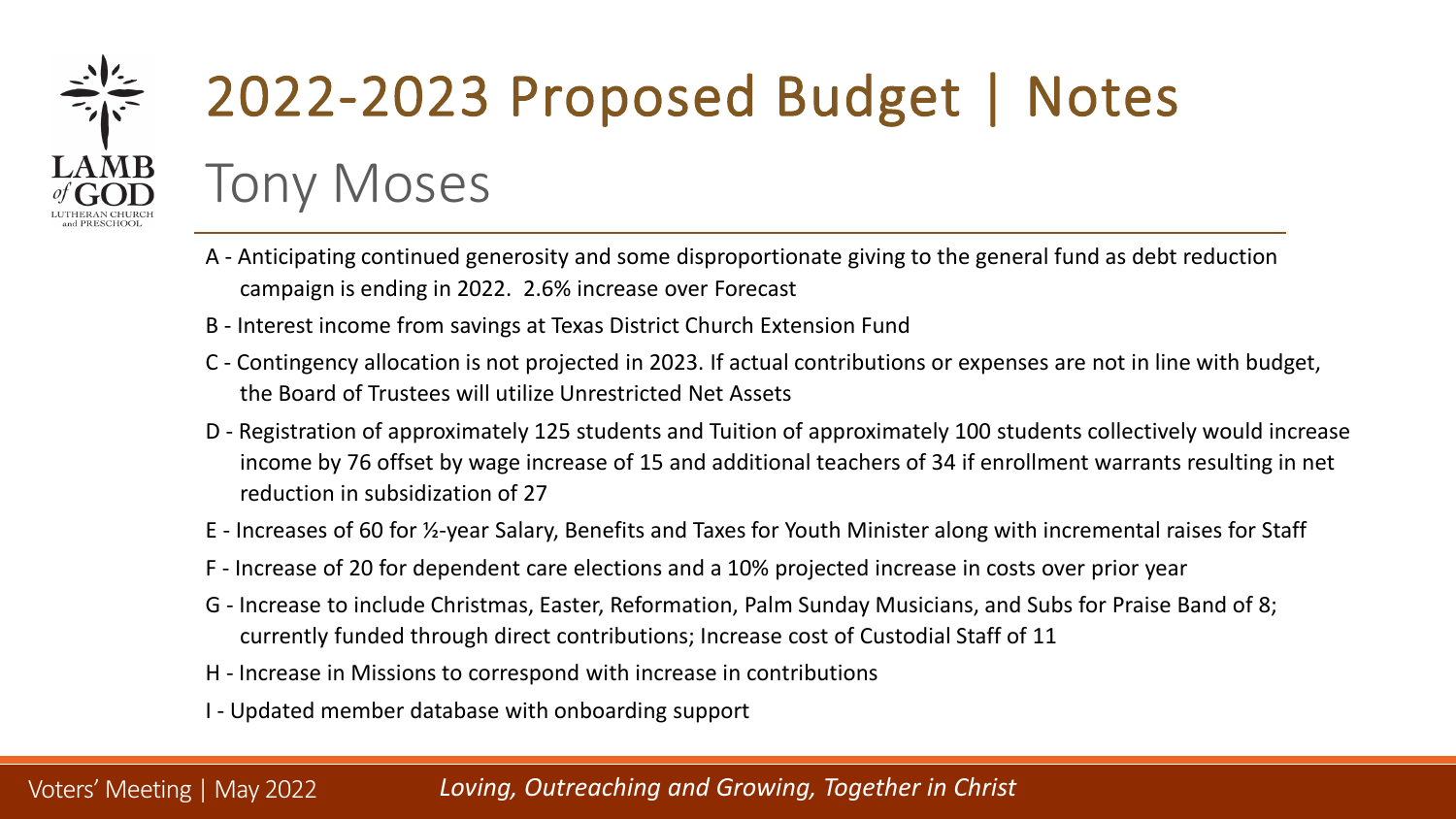

## 2022-2023 Budget Approval Mike Van Strien

### Recommendation

Motion to approve the 2022-2023 Budget as proposed.

Voters' Meeting | May 2022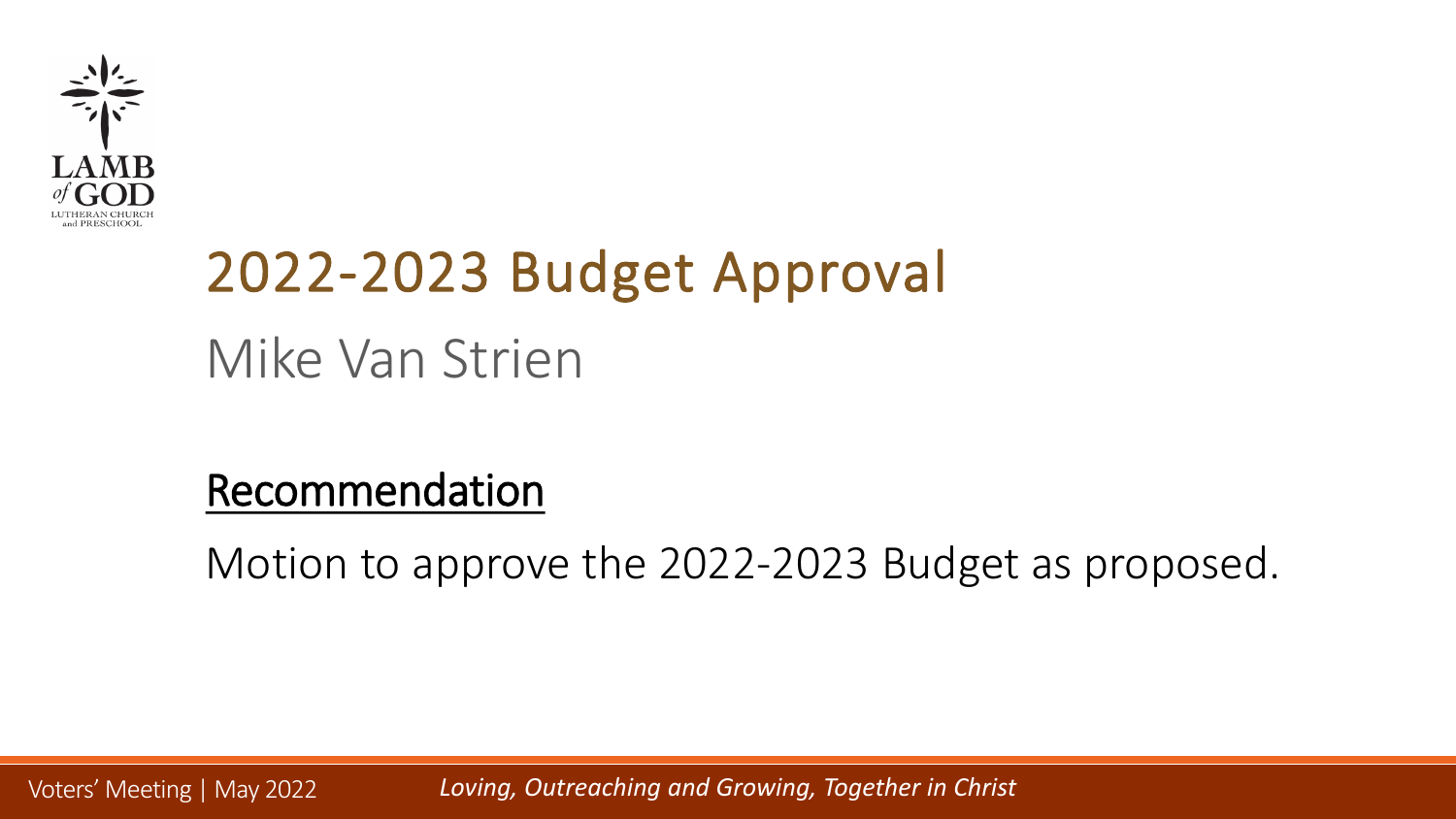

LOG ECM have received two grants from the TWC (Child Care Relief Grant)

- 1. \$119K
	- Self reporting
- 2. \$534K
	- Paid out quarterly for 1 year
	- LOG must report expenditures to receive additional funds
	- No religious restrictions

For both grants funds can be used for salaries, building improvements.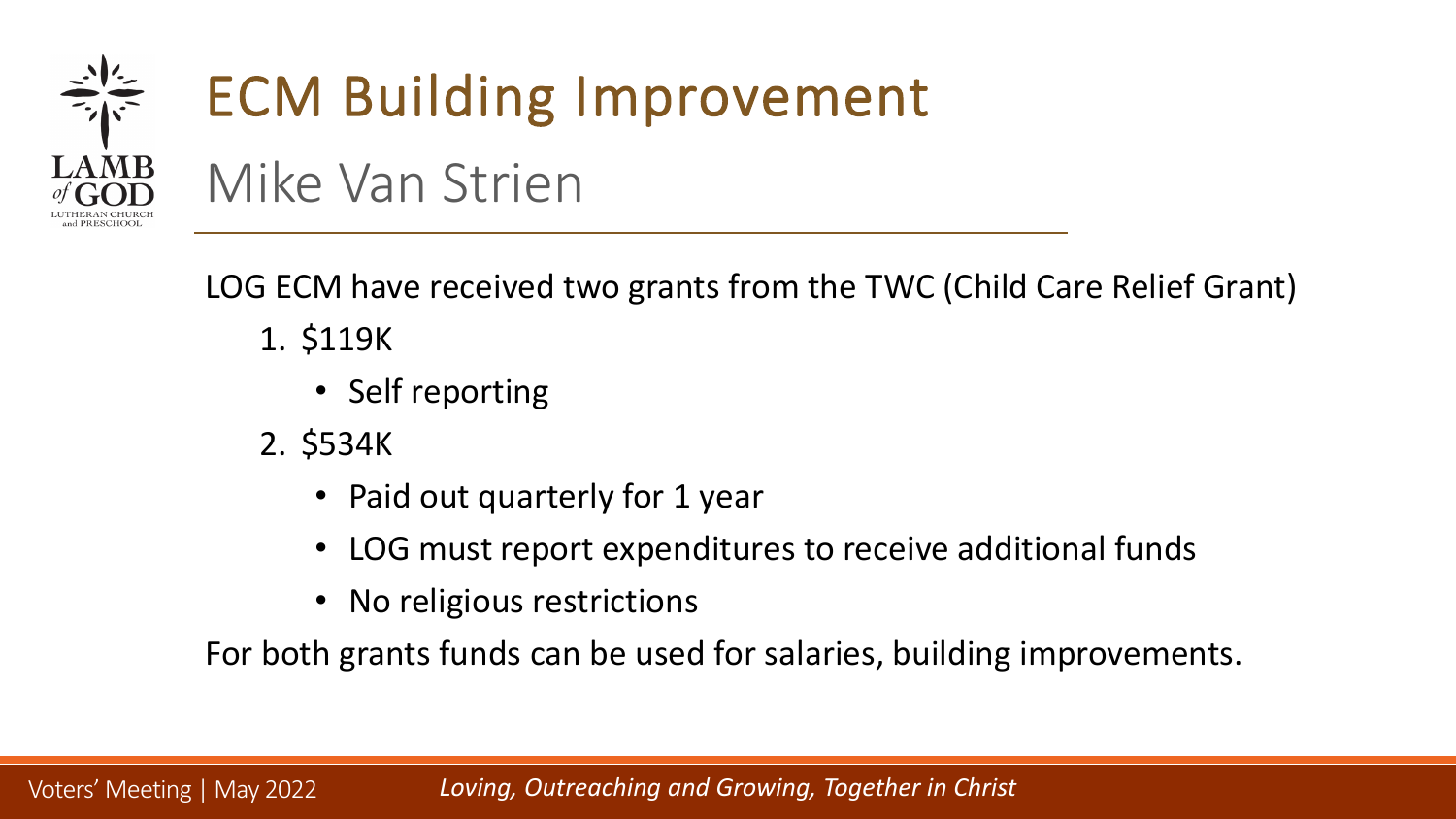

### Recommendation

Motion to allow for improvement within the ECM facility to include new carpet, painting , movement of ECM Directors office and additional building improvements not to exceed \$300K of TWC grant funds.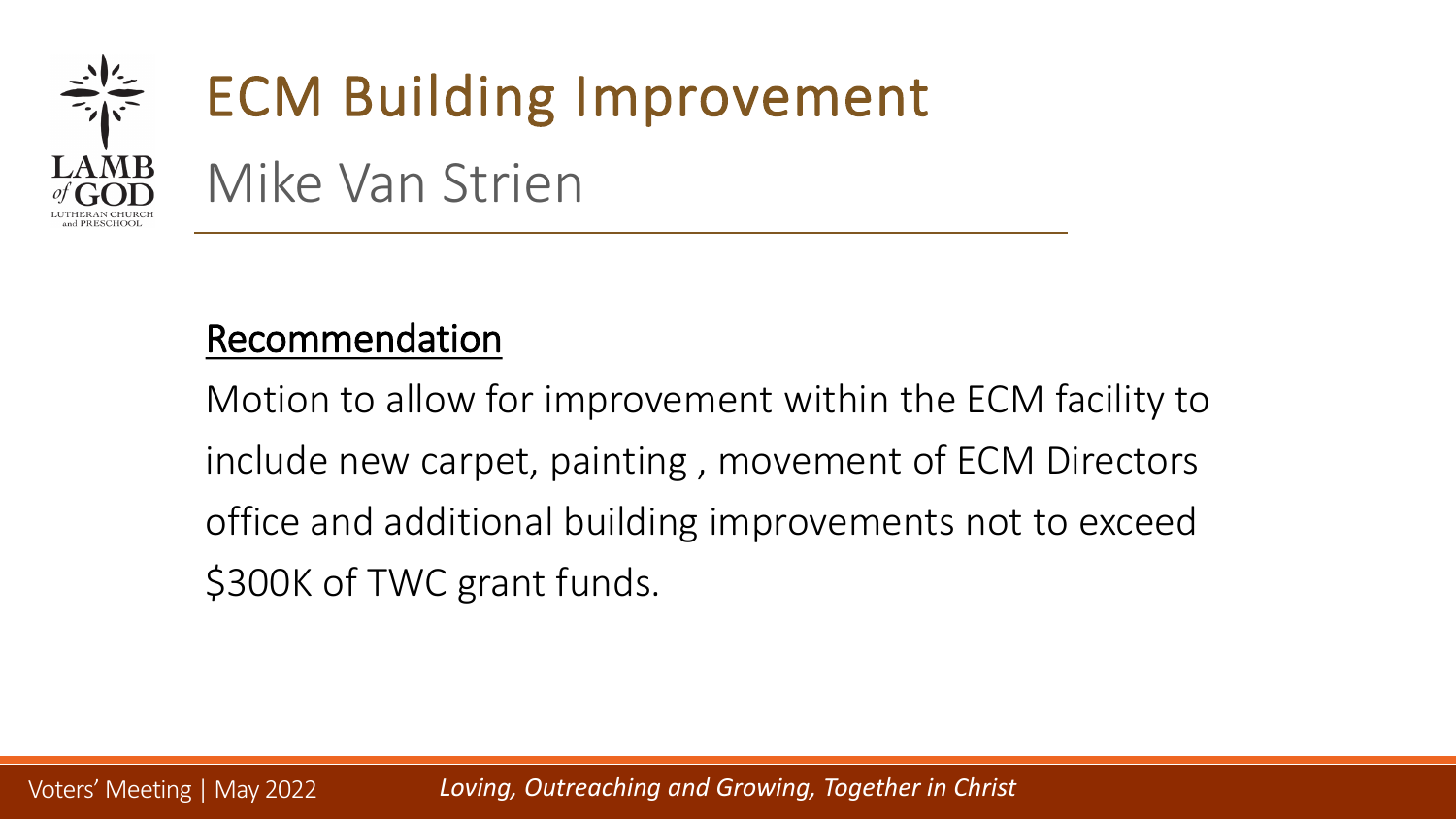

### Recommendation

Motion to elect Mike Van Strien to 2<sup>nd</sup> term as President by acclimation.